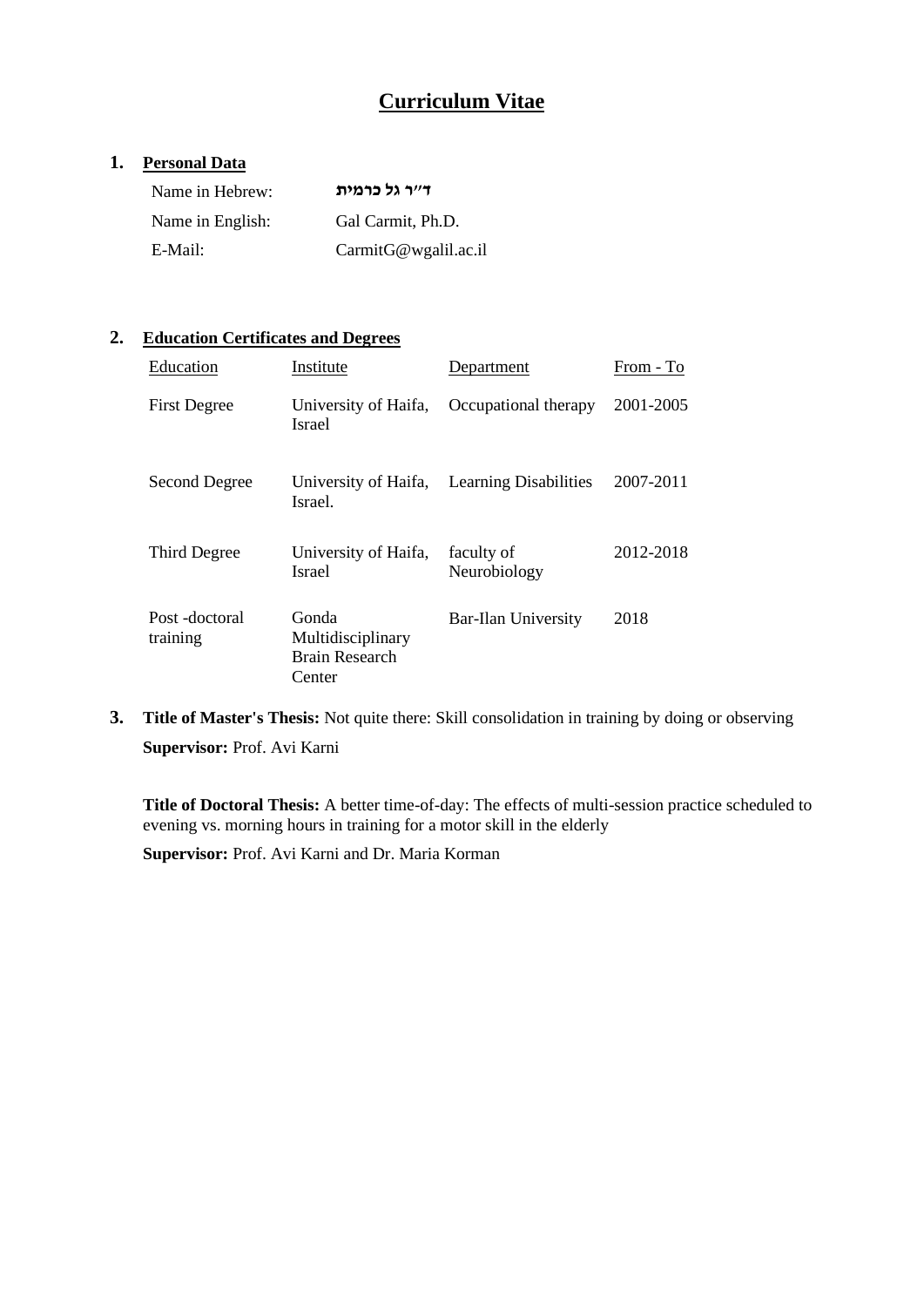## **4. Grants and Awards**

| Year          | Name of Grant/Award                                           |
|---------------|---------------------------------------------------------------|
| $2012 - 2016$ | Ph.D. Scholarship for Excellence, University of Haifa, Israel |

## **5. Positions Held**

| From-To      | Institute                                                    | <b>Position</b>                                                                                                                                                                                                                                                                                                                                                                |
|--------------|--------------------------------------------------------------|--------------------------------------------------------------------------------------------------------------------------------------------------------------------------------------------------------------------------------------------------------------------------------------------------------------------------------------------------------------------------------|
| 2018         | Tel Aviv municipality                                        | An advisor for Urban 54 project by Tel Aviv<br>municipality.                                                                                                                                                                                                                                                                                                                   |
| 2016-2018    | Eshnav                                                       | A project manager in the field of computerized<br>vocational diagnosis. As part of my work, I am in<br>charge of evaluating all aspects of work<br>environment; ergonomic aspects, learning potential.<br>In addition, conducting research of healthy and<br>disabled individuals using the computerized version<br>as a mean for customization for a variety of<br>consumers. |
| 2016-2017    | Clalit medical care                                          | A lecturer in 42h course on Developmental aspects<br>of motor learning for occupational therapists (with<br>Dr. Korman).                                                                                                                                                                                                                                                       |
| 2016-2017    | University of Haifa                                          | Teaching assistant in the courses of Physiology and<br>Neuropsychology in the department of Occupational<br>therapy.                                                                                                                                                                                                                                                           |
| 2012-2017    | Karni's Laboratory                                           | Manager of Prof Karni's lab. As part of my<br>responsibilities I was in charge of Helsinki<br>documentations as well as writing monthly grants<br>reports. In addition, assisting graduate students in<br>academic and formal preparations.                                                                                                                                    |
| 2014         | Gordon College of<br>education, Haifa                        | A lecturer. My courses included the neurobiological<br>processes underlying the evolution of long term<br>procedural memory.                                                                                                                                                                                                                                                   |
| 2009-Present | Private clinical practice<br>as an occupational<br>therapist | An evaluator of work performance of disabled<br>individuals. My work includes recommending<br>ergonomic and alterations that can influence/<br>improve performance among disable individuals.                                                                                                                                                                                  |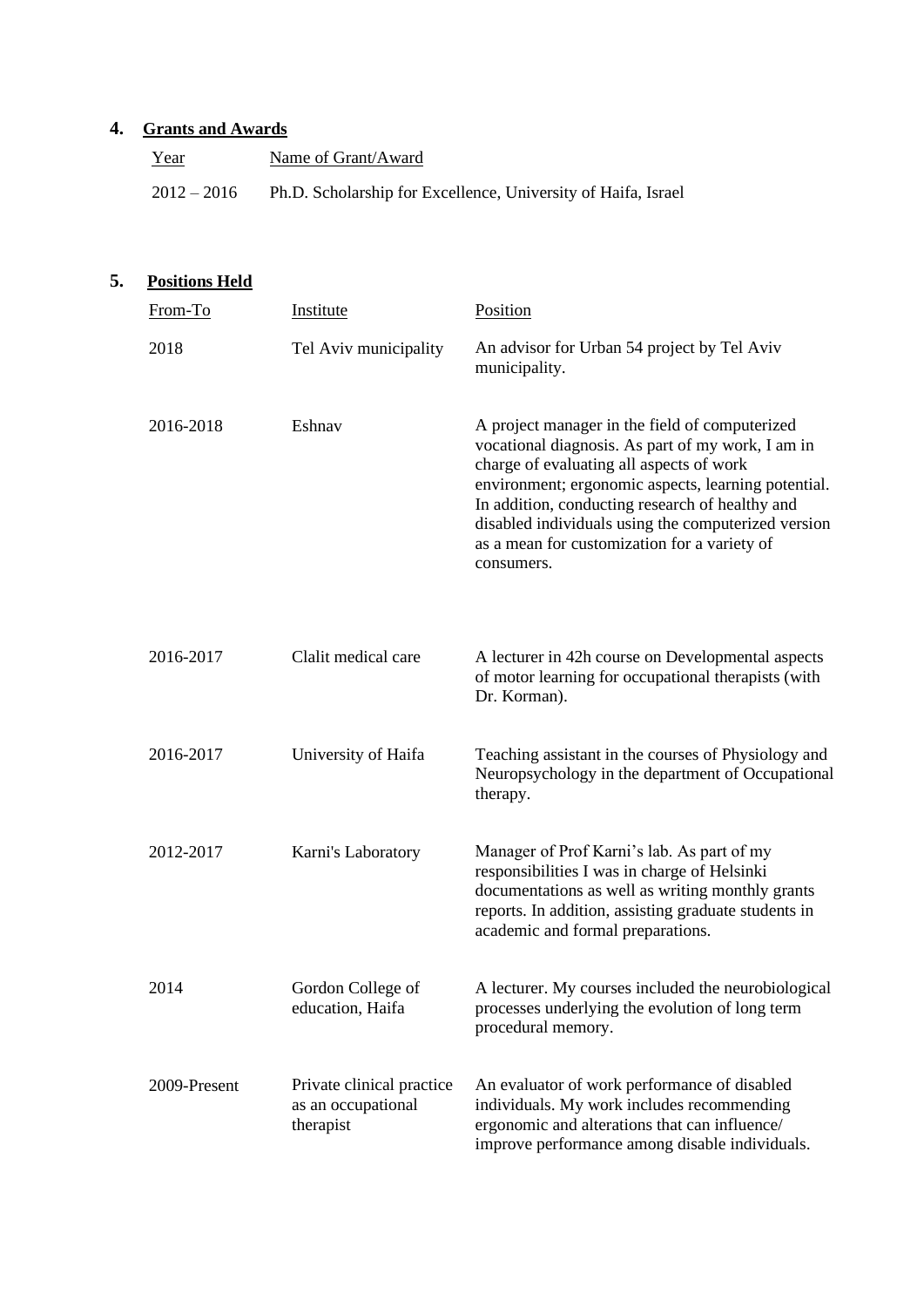| From-To          | Institute                         | Position                                                                                                     |
|------------------|-----------------------------------|--------------------------------------------------------------------------------------------------------------|
| 2008-2013        | Clalit, unit                      | A developmental occupational therapist.                                                                      |
| 2006-2009        | Clalit, unit                      | An occupational therapist in cognitive and physical<br>rehabilitation of head injuries/ orthopedic injuries. |
| 2006-2007        | "Keren" rehabilitation<br>company | An evaluator of work performance of disabled<br>individuals.                                                 |
| 2005-2008        | Clalit, unit                      | A developmental occupational therapist.                                                                      |
| $2019$ - present | Western Galilee<br>College        | Academic Secretary and Head of External<br>Relations.                                                        |

### **6. Scientific Areas of Specialization**

I investigate behavioral changes that occur during acquisition, retention and retrieval of memories in humans. I am interested in exploring factors that support and facilitate successful performance, consolidation and long term retention of memories, e.g., circadian factors, age-dependent and mood related factors. This knowledge provides a scientific basis for developing rational protocols for effective training and education as well as for enhanced well-being of healthy people.